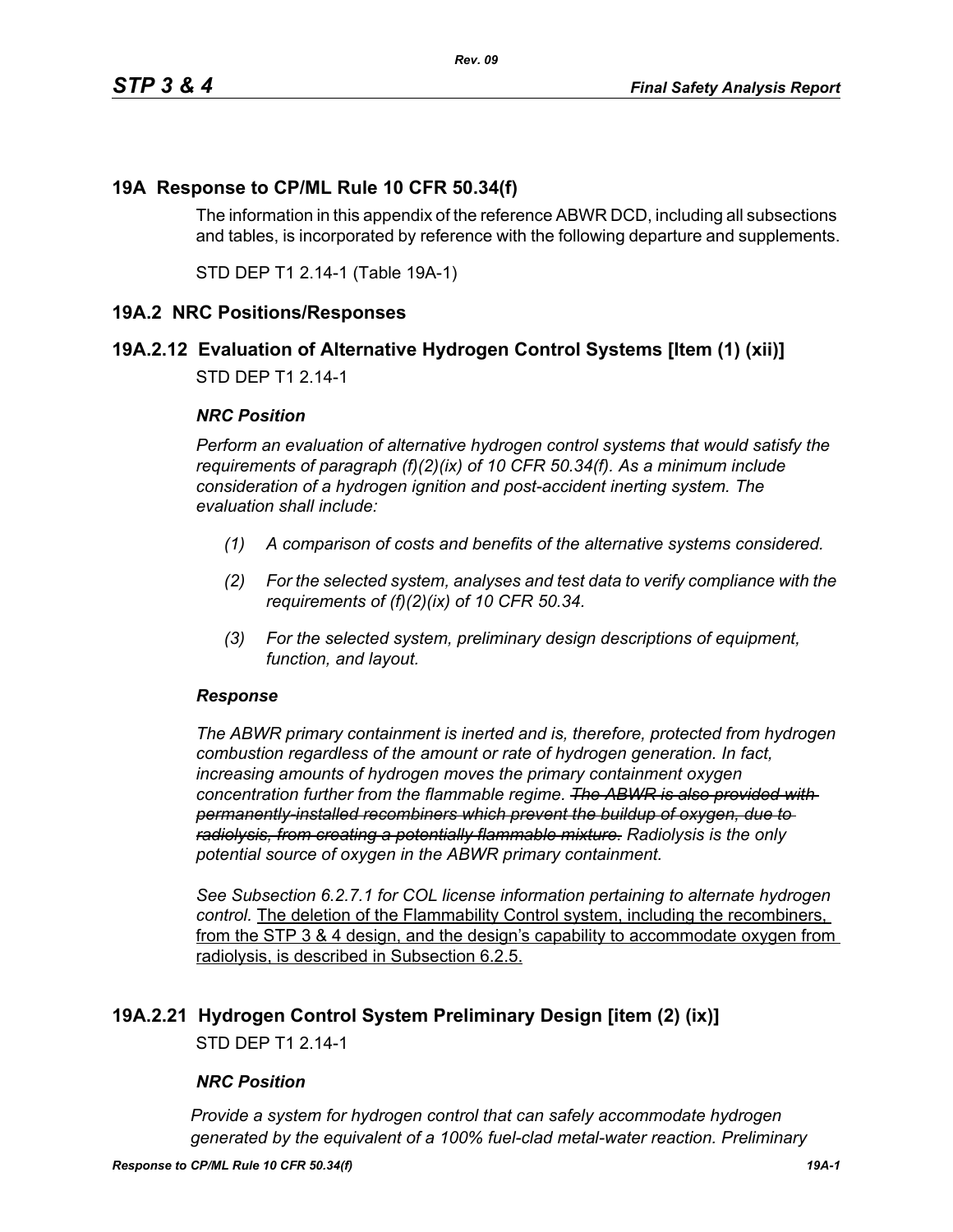*design information on the tentatively preferred system option of those being evaluated in paragraph (1) (xii) of 10 CFR 50.34(f) is sufficient at the construction permit stage. The hydrogen control system and associated systems shall provide, with reasonable assurance, that: [II.B.8]*

- *(1) Uniformly distributed hydrogen concentrations in the containment do not exceed 10% during and following an accident that releases an equivalent amount of hydrogen as would be generated from a 100% fuel clad metal-water reaction, or that the post-accident atmosphere will not support hydrogen combustion.*
- *(2) Combustible concentrations of hydrogen will not collect in areas where unintended combustion or detonation could cause loss of containment integrity or loss of appropriate mitigating features.*
- *(3) Equipment necessary for achieving and maintaining safe shutdown of the plant and maintaining containment integrity will perform its safety function during and after being exposed to the environmental conditions attendant with the release of hydrogen generated by the equivalent of a 100% fuel-clad metal water reaction including the environmental conditions created by activation of the hydrogen control system.*
- *(4) If the method chosen for hydrogen control is a post-accident inerting system, inadvertent actuation of the system can be safely accommodated during plant operation.*

#### *Response*

*Per the response to Item (1)(xii), refer to Subsection 6.2.5 for a detailed description of the inerting and recombiner systems.*

## **19A.2.46 Dedicated Penetration [Item (3) (vi)]**

STD DEP T1 2.14-1

#### *NRC Position*

*For plant designs with external hydrogen recombiners, provide redundant dedicated containment penetrations so that, assuming a single failure, the recombiner systems can be connected to the containment atmosphere. [II.E.4.1]*

#### *Response*

*This item is addressed in Subsection 1A.2.13* not applicable to the ABWR design.

## **19A.3 COL License Information**

## **19A.3.1 Long Term Training Upgrade**

The following site-specific supplement addresses COL License Information Item 19.20.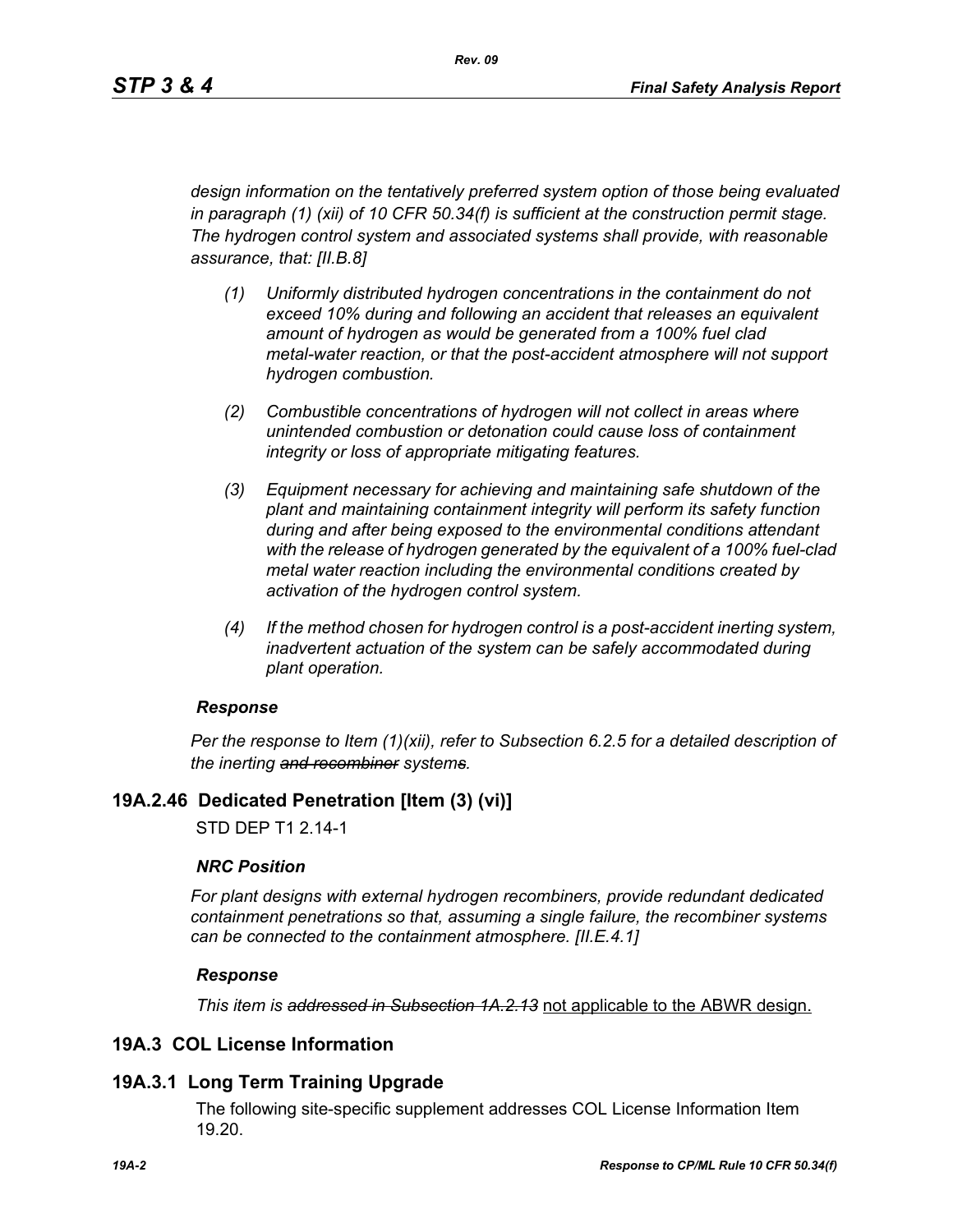STP 3&4 will include simulation facilities in accordance with 10 CFR 55.46 requirements for operator testing and licensing. Operator training is described in Sections 18.8.8 and 13.2.

# **19A.3.2 Long-Term Program of Upgrading of Procedures**

The following site-specific supplement addresses COL License Information Item 19.21.

Section 13.5 describes a long-term program of upgrading procedures, beginning during construction and follows into operation, for integrating and expanding efforts to improve plant procedures. The scope of the program includes emergency procedures, reliability analysis, human factors engineering, crisis management, operator training, and important industry and operation and experience.

## **19A.3.3 Purge System Reliability**

The following site-specific supplement addresses COL License Information Item 19.22.

A testing program to ensure that the large ventilation valves close within the limits assured in the radiologic design bases is described in Section 3.9 and 6.6.9.1.

## **19A.3.4 Licensing Emergency Support Facility**

The following site-specific supplement addresses COL License Information Item 19.23.

A comprehensive site Emergency Plan including a description of the Emergency Operations Facility for STP is provided as Part 5 of this application.

## **19A.3.5 In-Plant Radiation Monitoring**

The following site-specific supplement addresses COL License Information Item 19.24.

Personal monitoring and portable instrumentation of in-plant radiation and airborne radioactivity as well as training and procedures appropriate for a broad range of routine and accident conditions is provided in Sections 12.5.2, 12.5.3.1, and 12.3.5.2.

## **19A.3.6 Feedback of Operating, Design and Construction Experience**

The following site-specific supplement addresses COL License Information Item 19.25.

Administrative procedures for evaluating operating, design and construction experience are included in STP 3&4 Project documents including, Engineering Technical Specifications, U7-PROJ-G-SPEC-ETS-0001, and Utility Requirements Document Requirements, U7-PROJ-G-RPT-URD-0001 to ensure that applicable important industry experiences are provided in a timely manner to those designing and constructing the ABWR Standard Plant. (Subsection 19A.2.41). Operator experience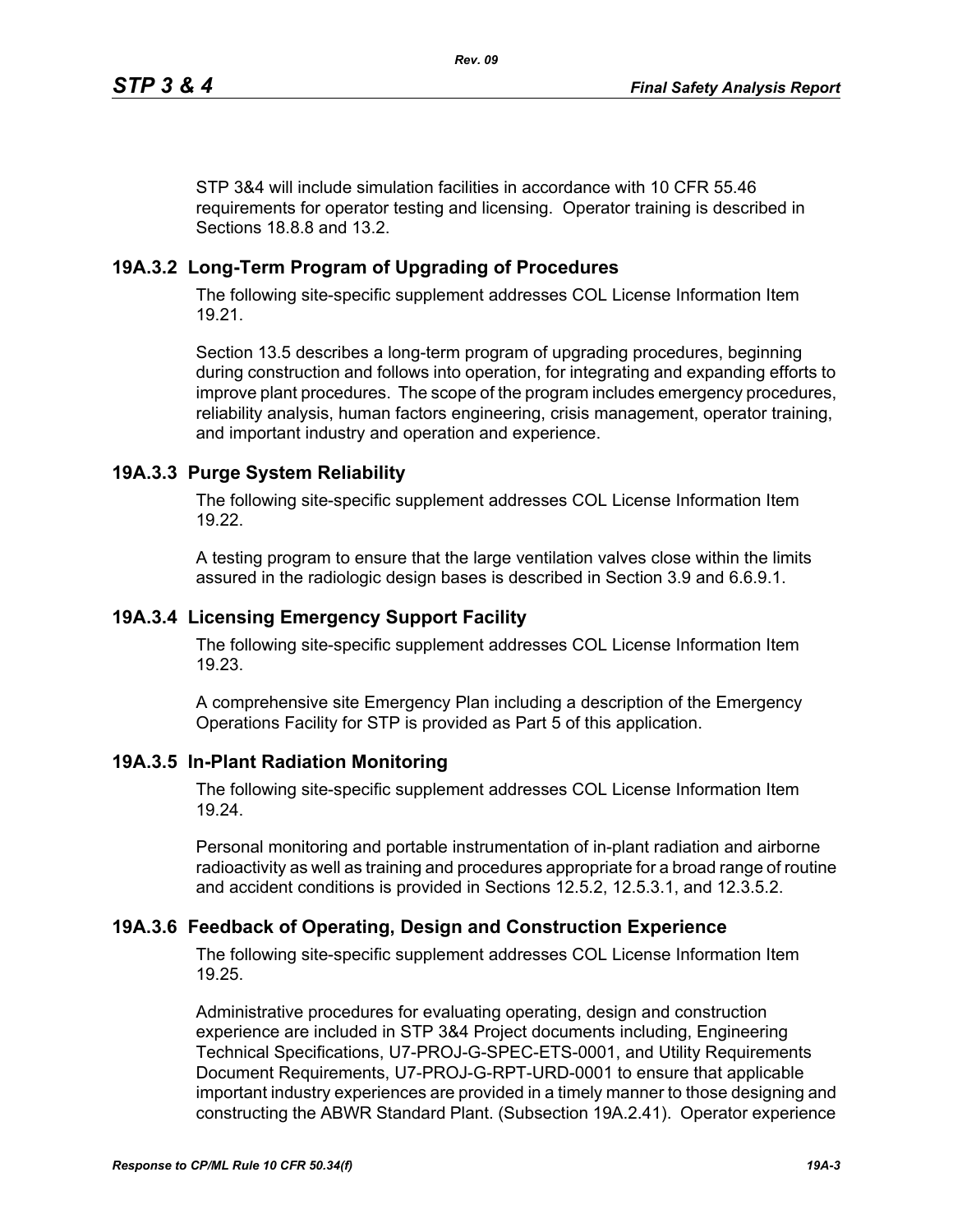will be incorporated into training and procedures prior to fuel load as described Sections 13.2.3 and 13.5.3, respectively. (COM 19A-1).

## **19A.3.7 Organization and Staffing to Oversee Design and Construction**

The following site-specific supplement addresses COL License Information Item 19.26.

A description of organization and staff is provided in Section 13.1.

# **19A.3.8 Develop More Detailed QA Criteria**

The following site-specific supplement addresses COL License Information Item 19.27.

The QA program description has been submitted as a separate document titled "STP Units 3 & 4 Quality Assurance Program Description."